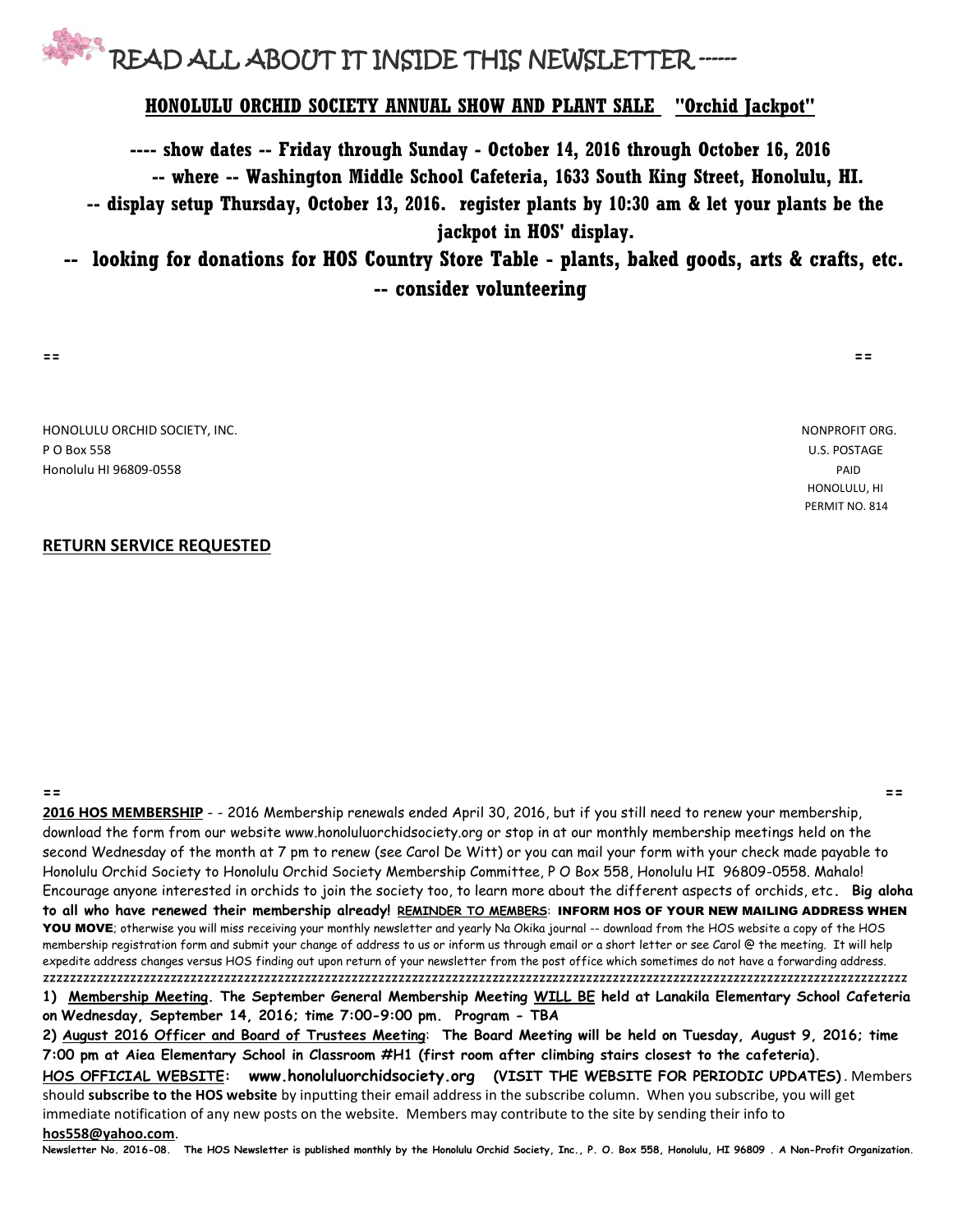# **HONOLULU ORCHID SOCIETY MONTHLY NEWSLETTER No. 2016-08**

 **HOS GENERAL MEETING** 

 Date: **Wednesday, August 10, 2016** Time/Place: 7:00 pm to 9:00 pm - Lanakila Elementary School Cafeteria Program: **"Hanging Orchids"** Speaker: **Lorenzo Ordinado**

 **A-l-o-h-a m-e-m-b-e-r-s!**

**The speaker for Wednesday's meeting will be Lorenzo Ordinado. Lorenzo will demonstrate how he hangs his orchids to save space and increase air circulation to better grow his orchids. He is a long time orchid grower on the windward side of the island. He and his wife Rae are members of the Windward Orchid Society and the Species Club.** by Mel Waki

**The presentation will be given on Wednesday, August 10 in the Lanakila Elementary School Cafeteria. The meeting will begin promptly at 7:00 PM. Guests are more than welcome to attend. There is ample free parking in front of the cafeteria.**

# **MAHALO NUI LOA**

Mahalo **Bob Moffitt** for sharing your expertise of the judging systems in Hawaii used to judge orchid flowers and plants. All those present were given the opportunity to be a "student judge" for the evening. If anyone has an interest and wants to become a student judge and is willing to dedicate time to learning, please contact Bob Moffitt through our website.

Thank you also **Dr. Janice Uchida** for coming in to pick up diseased plants brought in by members that may be infected with Fusarian. She will be contacting members directly.

Mahalo to the members and Refreshment Committee who brought in a great assortment of goodies to share with those in attendance at our July meeting - **Walter Wong** - Somen Salad; **Williette Wong** - Rice Krispie Snack; **Mel & Pam Waki** - Brownie Bites; **Bob & JoAnn Higuchi** - Potato Chips w/Clam Dip; **Jackie Lai** - Banana Bread; **Linda Inouye & Brad Lau** -Futomaki Sushi; **Jan Takamiya** - Char Siu Sandwiches; **Sherry & Calvin Abe** - Bake Ham; **June Yokomoto** - Midnight Beauty Black Grapes; **Kate Leonard & Ian Sandison** - Boneless Kalbi w/ Kim Chee & Kim Chee Fried Rice; **Ann Geschwandtner** - Tuna Sandwiches; **Charlotte Yamamoto** - Chili Burrito Rolls w/Salsa; **Kathy Sakuda** - Somen Salad; **Janice Uchida** - Fresh Cut Watermelon; and **Refreshment Committee** - Red Grapes and Honeydew Melon, Punch and Water. Your donations are truly appreciated!

And as a reminder to all who bring refreshments in -- please inform our Refreshment/Hospitality Committee of what you bring to share when you drop off your item at the refreshment table. Much appreciated!

**Field Trip. Mahalo to HOS members and guests who joined Aiea Orchid Club on a field trip to H&R Nurseries in Waimanalo on Saturday, July 23. All were pleased with their new plants.**

**July 2016 Culture Awards:**

| <b>1st Place:</b>              | Epi. rousseauae; Owner: Ken & Aileen Ching         |  |
|--------------------------------|----------------------------------------------------|--|
| 2nd Place:                     | Ddc. filiforme; Owner: Ian Sandison & Kate Leonard |  |
| 3rd Place:                     | Phal. violacea; Owner: Brad Lau                    |  |
| <b>Congratulations to all!</b> |                                                    |  |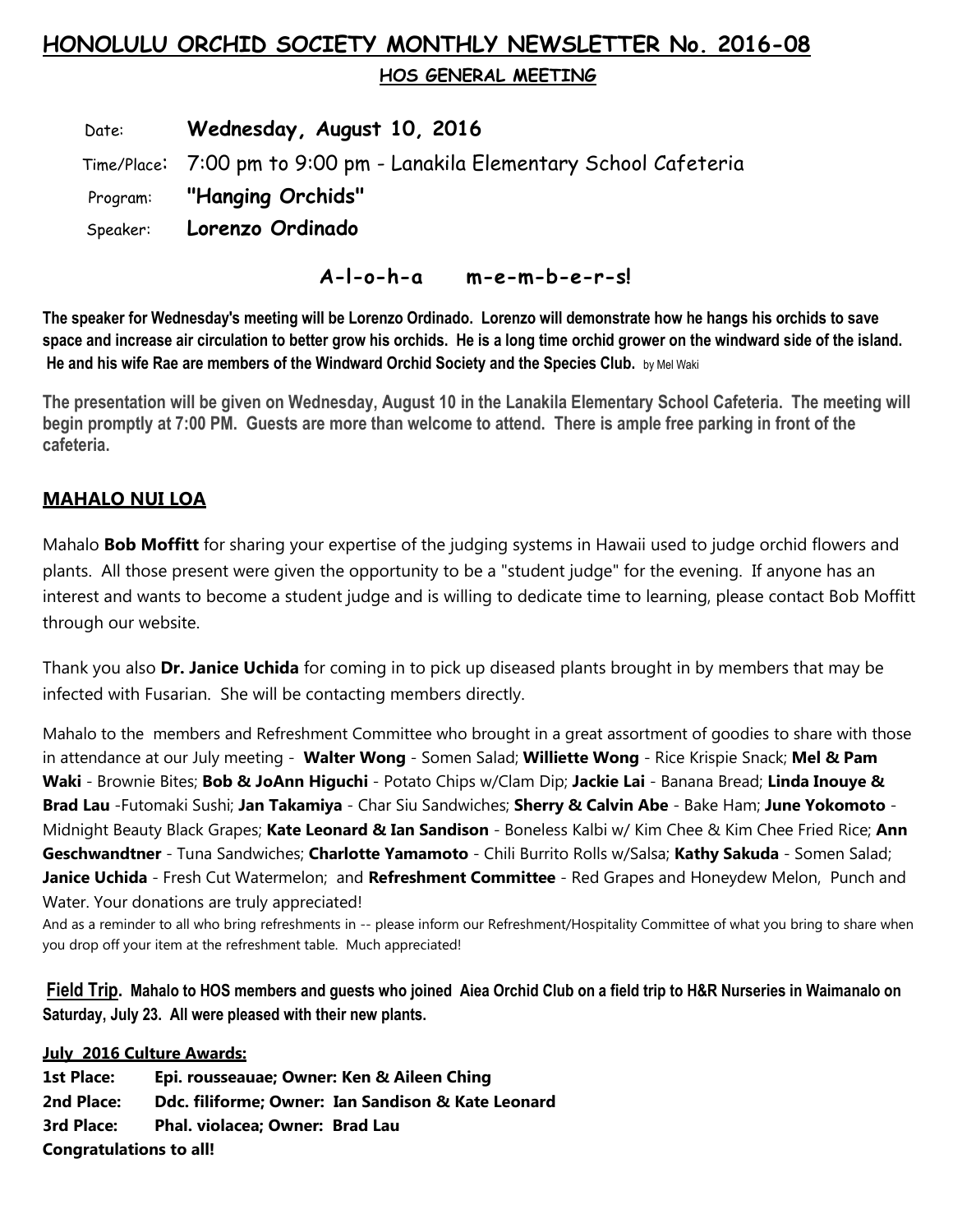## **ELECTION RESULTS OF THE 2017 HOS OFFICERS AND BOARD OF TRUSTEES**

**Elections of the 2017 slate of HOS Officers and Board of Trustees were held at the July General Membership Meeting. The new board recommended by the Nominations Committee and announced by 1st Vice President Bob Moffitt was voted and accepted into office as shown below:** 

### **Officers**

# **Board of Trustees**

Jackie Lai Charlotte Yamamoto Williette Wong Ron Yamauchi Marisa Maemori Ian Sandison

President: Bradley Lau Treasurer: Mel Waki 1st Vice President: Bob Moffitt Recording Secretary: Linda Inouye 2nd Vice President: Kathy Sakuda Correspondence Secretary: Carol De Witt 3rd Vice President: Kate Leonard Past President: Ruth Chun

2017\* 2018\* 2019 Bob Higuchi Dorothy Nakama Dorothy Nakama Dr. Ingelia White JoAnn Higuchi Jenny Rosario Ben Kodama Jr.

\* Board of Trustees listed already voted in to serve for the respective year in the prior year elections.

**The Officers and Board of Trustees will be sworn into office at the 2017 Annual Business & General Membership Meeting and Installation Banquet (first meeting of 2017). We look forward to the membership attending, The location, date and reservation information will be provided in the near future.**

**EWA ORCHID SOCIETY's 66th ANNUAL SHOW AND PLANT SALE** was held July 15 through July 17 at Ewa Elementary School. Honolulu Orchid Society was honored with an award of Fourth Place Best Display (\$25). Mahalo Ewa Orchid Society for inviting HOS to participate in your show.

We thank Brad Lau for chairing the beautiful display at the Ewa Orchid Society's 66th Annual Orchid Show and Plant Sale. We thank Williette Wong, Rick Oania, Mei Lin Wong-Gary, Mel Waki, Brad Lau & Linda Inouye, Calvin & Sherry Abe, Carol De Witt, Bob & JoAnn Higuch; Kathy Sakuda, June Yokomoto, Adam Almeida; and Inez Brunson for helping to set up and breakdown our display and Ian Sandison & Kate Leonard and Ken Ching who also helped with the breakdown. We also thank Brad Lau, Calvin & Sherry Abe, Ken & Aileen Ching, Pam Waki, Inez Brunson, Williette Wong, Masa Chen, Adam Almeida, Ian Sandison & Kate Leonard, Bob & JoAnn Higuchi, Kathy Sakuda, Jackie Lai and Charlotte Yamamoto for sharing your blooming orchid plants, greeneries and props. Trophies were presented to the following in our display:

**Best White Dendrobium in Show** Den. Easter Bunny 'Lea", Owner: Pam Waki **Best Lavender Dendrobium in Show** Den. Lady Concert, Owner: Adam Almeida **Best Strap Leaf Vanda in Show** V. Robert's Delight 'Big Black' , Owner: Ken & Aileen Ching **Best Ascocentrum in Show** Ascda. Tham Yuen Hae, Owner: Calvin & Sherry Abe

**HOS judges granted the following Merit Awards in the Show:**

 **E. Cindy CCM HOS 88.3 pts; Owner: Ken & Aileen Ching; Kunia Orchid Society Ctna. Capri 'Lea' CCM HOS 86.3 pts.; Owner: Pam Waki; Aiea Orchid Club Blc. Prada Green Deluxe 'Pam' CR HOS 78.3 pts; Owner: Pam Waki; Honolulu Orchid Society Ddc. filiforme CCM HOS 86.0 pts; Owner: Kawamoto Orchid Nursery; Ewa Orchid Society Gram. scriptum 'Grass Hopper II' CCM HOS 89.8 pts; Owner: H&R Nurseries; Windward Orchid Society**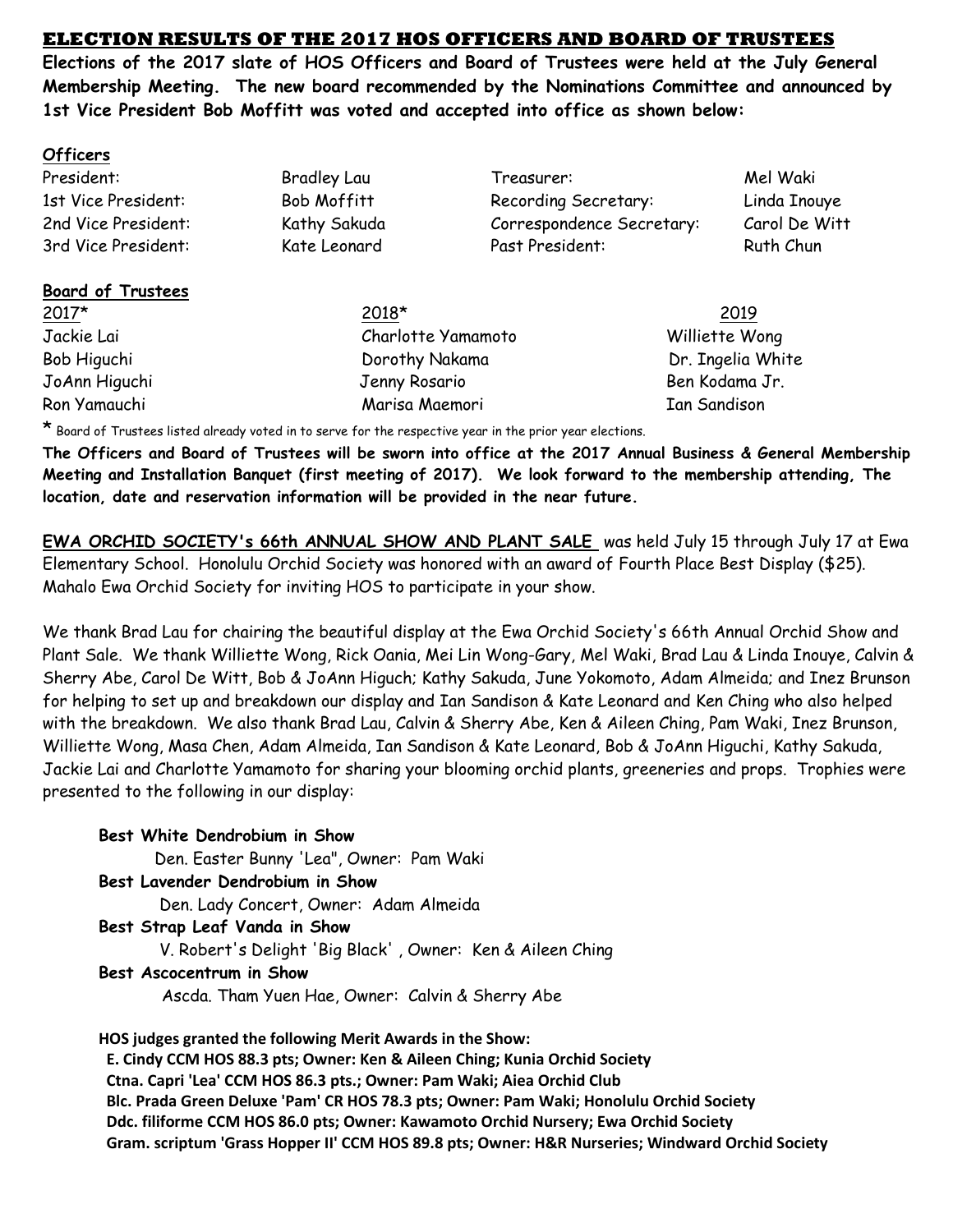**NAME RECOGNITION**. Members, if you assisted with the set up, break down, exhibiting of your blooming plants and greenies and/or props, but your name is not listed, please note that it is not intentional. We greatly appreciate your services and sharing of your plants, etc.. Every effort is made to observe who is present and helping out at the shows while I am also pitching in with our display too......but sometimes you are missed inadvertently. Should this happen, please see the Correspondence Secretary at the next General Membership meeting and the correction will be made in the following month's newsletter. This also applies when you have brought in something to share at our monthly general membership meets too. Mahalo for your patience and understanding.



UPCOMING Honolulu Orchid Society SHOW**. Reserve the dates. Members, we need your full support by providing your blooming orchid plants, greeneries to fill-in open spaces of the display, props, physical labor and time to help out @ the show, set up and break down our display and cleanup & restore the cafeteria back to it's original being for the following show:**

 **the LAST SHOW of 2016---"Orchid Jackpot"---the Honolulu Orchid Society will be celebrating its 77th Annual Orchid Show and Plant Sale @ Washington Middle School Cafeteria, 1633 South King Street, Honolulu, HI on Friday through Sunday, October 14-16, 2016.** 

**Check out the poster in our webpage -- honoluluorchidsociety.org -- Show tickets and Posters will be available for you to pick up at our August 2016 general membership meeting. Posters are expensive, so take only what you need to distribute or place in your office, snack bar or business. Ask your favorite flower shop, restaurant, dentist, hairdresser, doctor or any other business you frequent if they could display the poster---and leave a stack of tickets too. Admission to the show is FREE! We need all the help we can get from members in promoting our show. We printed 10,000 show tickets and have 8,000 more for you to distribute. This is YOUR SHOW.** 

**We are also soliciting donations for our HOS Country Store Table which is like a mini-mart. You can help us stock our mini-mart with DONATIONS of assorted plants, baked goods, jams/jellies, art and crafts, usable "white elephant" goods, and any other "treasures".** 

**We, the HOS society, will be setting up a jackpot orchid display on Thursday, October 13, 2016 so start grooming your plants for the show. Any ideas or props that you may have for us to create our "jackpot" of a display is welcomed. Provide your suggestions to Williette Wong at the membership meeting, email to our website or mail ideas to our address: HOS, P O Box 558, Honolulu HI 96809- 0558.** 

*Plant Registration is Thursday, October 13, 2016 from 9:00 am to 3:00 pm. Williette Wong and Ben Sills will be chairing HOS' show and floor display set-up. Members bring your blooming plants in and register them by 10:30 am but NLT 11 am (varietal name and all merit awards must be given on the registration form too)* **to allow us ample time to complete the set-up by 3 pm even though the orchid display completion time is 4:00 pm. We will also need GREENS, PELE's HAIR and PROPS. Members please stick around and help set up the display. We also ask for your help with the breakdown of the display on Sunday at the close of the show- 3:01 pm.**

**And of course, we need everyone of you to sign up for at least one shift of work during the show. The Volunteer Orchid Show Worker's Sign Up Sheets will be available at our August and September**